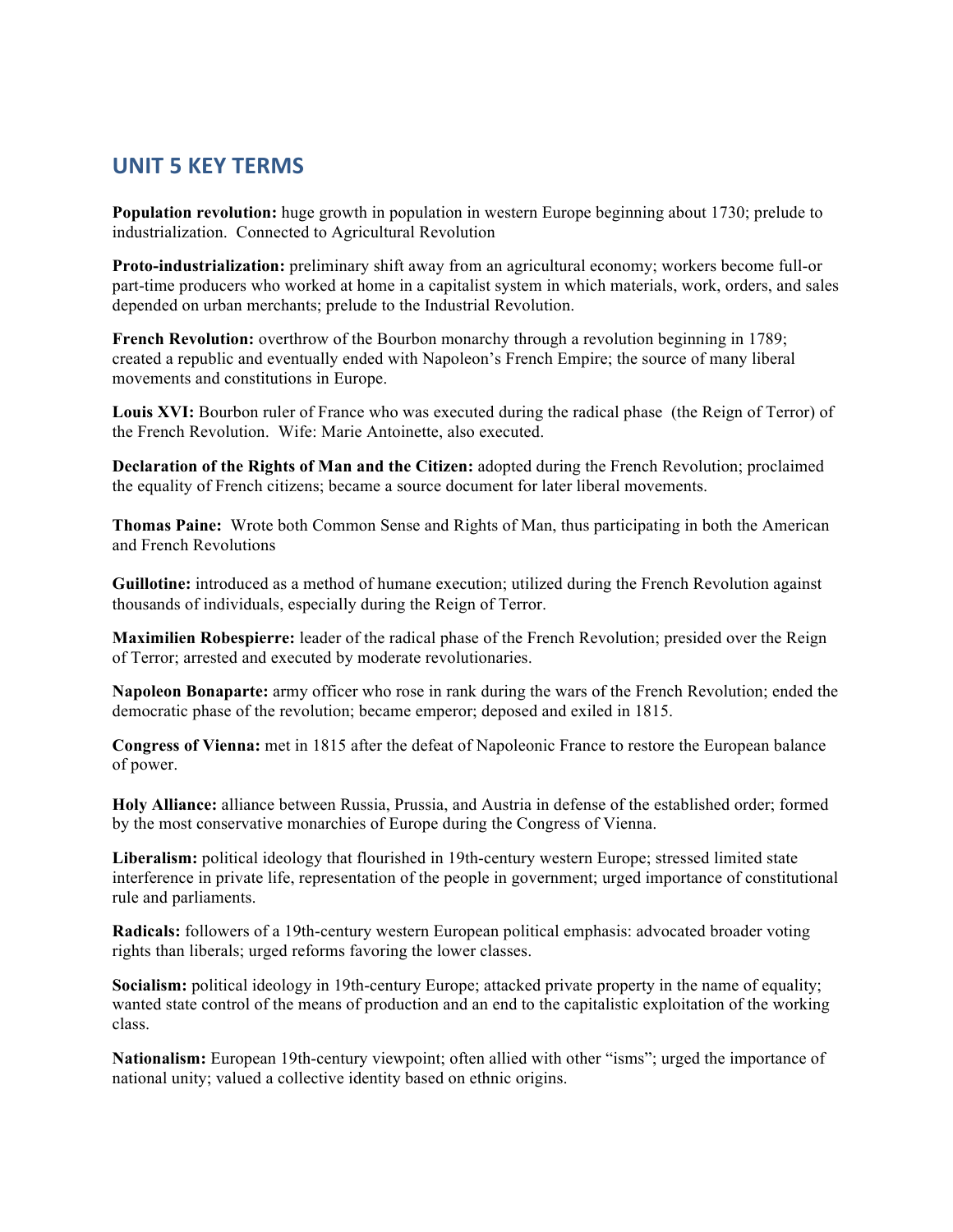**Greek Revolution:** rebellion of the Greeks against the Ottoman Empire in 1820; a key step in the disintegration of the Turkish Balkan empire.

**French Revolution of 1830:** second revolution against the Bourbon dynasty; a liberal movement that created a bourgeois government under a moderate monarchy.

**Belgian Revolution of 1830:** produced Belgian independence from the Dutch; established a constitutional monarchy.

**Reform Bill of 1832:** British legislation that extended the vote to most male members of the middle class.

**James Watt:** devised a steam engine in the 1770s that could be used for production in many industries; a key step in the Industrial Revolution.

**Factory system:** intensification of all of the processes of production at a single site during the Industrial Revolution; involved greater organization of labor and increased discipline.

**Revolutions of 1848:** the nationalist and liberal movements within the Habsburg Empire (Italy, Germany, Austria, Hungary); after temporary success they were suppressed.

**Louis Pasteur:** discoverer of germs and of the purifying process named after him.

**Benjamin Disraeli:** British politician; granted the vote to working-class males in 1867; an example of conservative politicians keeping stability through reform.

**Camillo di Cavour:** architect of Italian unification in 1858; created a constitutional Italian monarchy under the King of Piedmont.

**Otto von Bismarck:** conservative prime minister of Prussia; architect of German unification under the Prussian king in 1871; utilized liberal reforms to maintain stability.

**Karl Marx:** German socialist who saw history as a class struggle between groups out of power and those controlling the means of production; preached the inevitability of social revolution and the creation of a proletarian dictatorship. Father of Communism. Wrote Communist Manifesto and Das Capital.

**Feminist movements:** sought legal and economic gains for women, among them equal access to professions and higher education; came to concentrate on the right to vote; won initial support from middle-class women.

**Mass leisure culture:** an aspect of the later Industrial Revolution; decreased time at work and offered opportunities for new forms of leisure time, such as vacation trips and team sports.

**Charles Darwin:** biologist who developed the theory of evolution of the species; argued that all living forms evolved through the successful ability to adapt in a struggle for survival. Provided foundation for secularization of the West.

**Albert Einstein:** formulated mathematical theories to explain the behavior of planetary motion and the movement of electrical particles; about 1900 issued the theory of relativity.

**Sigmund Freud:** Viennese physician who developed theories of the workings of the human unconscious; argued that behavior is determined by impulses.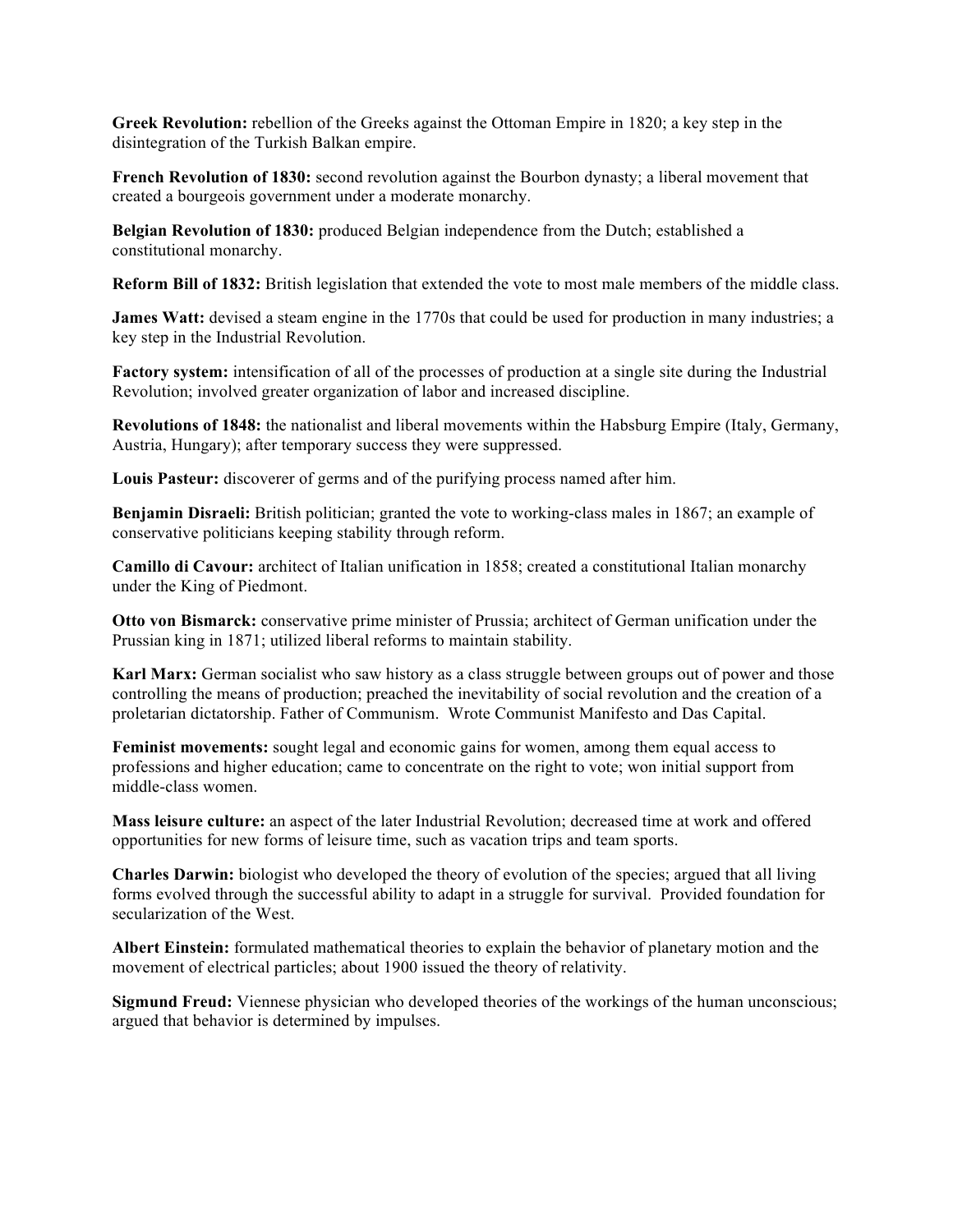**Friedrich Nietzsche:** German philosopher of the late 19<sup>th</sup> century who challenged the foundations of Christianity and traditional morality. He was interested in the enhancement of individual and cultural health, and believed in life, creativity, power, and the realities of the world we live in, rather than those situated in a world beyond.. "Beyond Good and Evil," "God is Dead"

**Romanticism:** 19th-century western European artistic and literary movement; held that emotion and impression, not reason, were the keys to the mysteries of human experience and nature; sought to portray passions, not calm reflection.

**American exceptionalism:** historical argument that the development of the United States was largely individualistic and that contact with Europe was incidental to American formation.

**Triple Alliance:** alliance between Germany, Austria-Hungary, and Italy at the end of the 19th century; part of the European balance of power system before World War I.

**Triple Entente:** agreement between Britain, Russia, and France in 1907; part of the European balance of power system before World War I.

**Balkan nationalism:** movements to create independent states and reunite ethnic groups in the Balkans; provoked crises within the European alliance system that ended with the outbreak of World War I.

**Kingdom of Mataram:** controlled most of interior Java in the 17th century; weakness of the state after the 1670s allowed the Dutch to expand their control over all of Java.

**Sepoys:** Indian troops, trained in European style, serving the British East India Company.

**Raj:** the British political establishment in India.

**Plassey (1757):** battle between the troops of the British East India Company and the Indian ruler of Bengal; British victory gave them control of northeast India.

**Princely states:** ruled by Indian princes allied with the Raj; agents of the East India Company were stationed at their courts to ensure loyalty.

**Nabobs:** name given to British who went to India to make fortunes through graft and exploitation; returned to Britain to live richly.

**Charles Cornwallis:** British official who reformed East India Company corruption during the 1790s (yes, the same Charles Cornwallis who had earlier surrendered to Washington at Yorktown)

**Isandhlwana (1879):** Zulu (Southern Africa) defeat of a British army; one of the few indigenous victories over 19th-century European armies.

**Tropical dependencies:** Western European possessions in Africa, Asia, and the South Pacific where small numbers of Europeans ruled large indigenous populations.

**Settler colonies:** colonies—as South Africa, New Zealand, Algeria, Kenya, and Hawaii—where minority European populations lived among majority indigenous peoples.

**White racial supremacy:** belief in the inherent superiority of whites over the rest of humanity; peaked in the period before World War I.

**Great Trek:** migration into the South African interior of thousands of Afrikaners seeking to escape British control.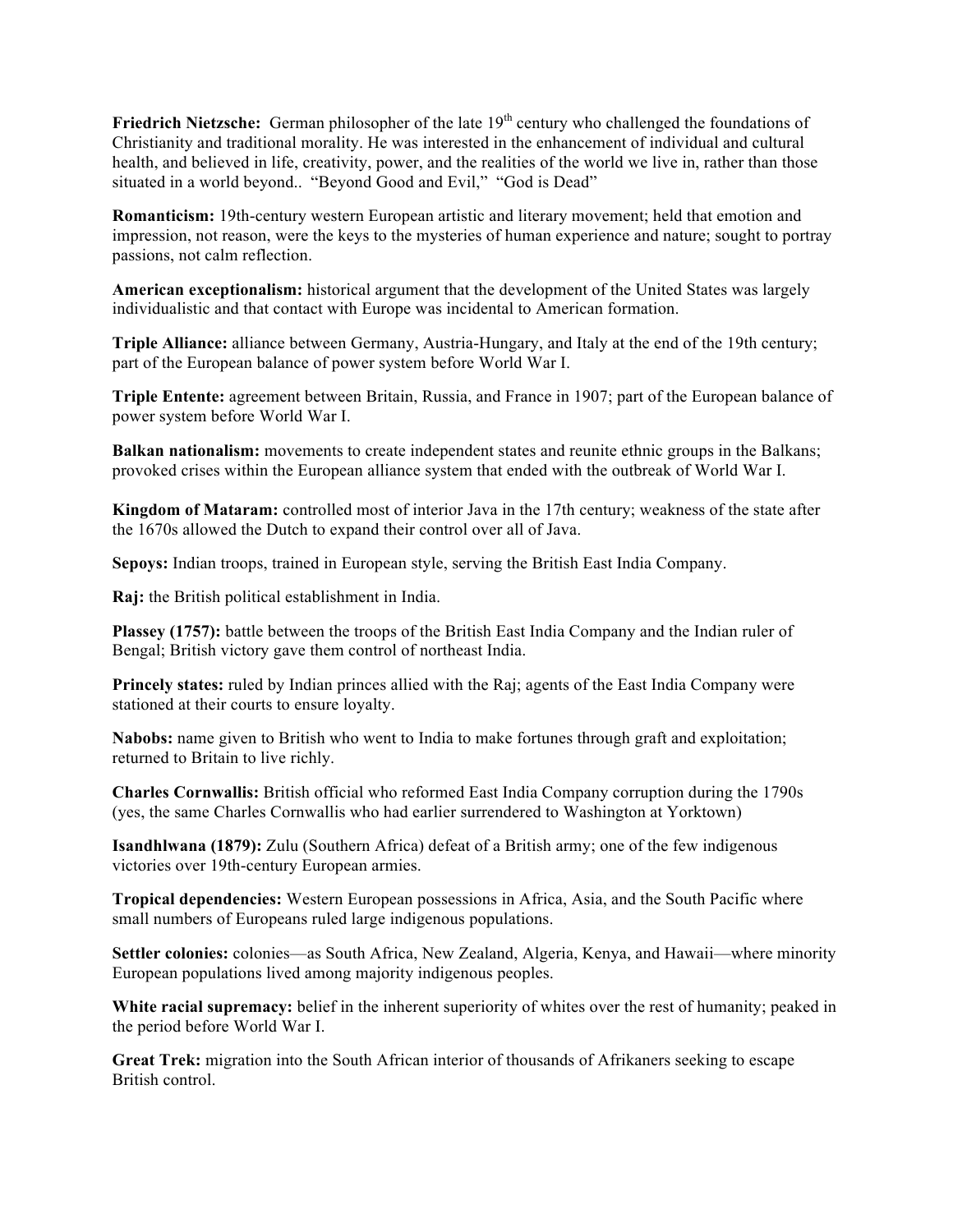**Boer republics:** independent states—the Orange Free State and Transvaal—established during the 1850s in the South African interior by Afrikaners.

**Cecil Rhodes:** British entrepreneur in South Africa; manipulated the political situation to gain entry to the diamonds and gold discovered in the Boer republics.

**Boer War (1899–1902):** fought between the British and Afrikaners; British victory and post-war policies left Africans under Afrikaner control.

**James Cook:** his voyages to Hawaii from 1777 to 1779 opened the islands to the West.

**Kamehameha:** Hawaiian prince; with British backing he created a unified kingdom by 1810; promoted the entry of Western ideas in commerce and social relations.

**Toussaint L'Overture:** leader of the slave rebellion on the French island of St. Domingue in 1791; led to the creation of the independent republic of Haiti in 1804.

**Miguel de Hidalgo:** Mexican priest who established an independence movement among Indians and mestizos in 1810; after early victories he was captured and executed.

**Augustín de Iturbide:** conservative Creole officer in the Mexican army who joined the independence movement; made emperor in 1821.

**Simon Bolívar:** Creole military officer in northern South America; won victories against the Spanish in Venezuela, Colombia, and Ecuador between 1817 and 1822 that led to the independent state of Gran Colombia.

**Gran Colombia:** existed as an independent state until 1830 when Colombia, Venezuela, and Ecuador became separate independent nations.

**José de San Martín:** leader of movements in Rio de la Plata that led to the independence of the United Provinces of the Rio de la Plata by 1816; later led independence movements in Chile and Peru.

**Caudillos:** leaders in independent Latin America who dominated local areas by force in defiance of national policies; sometimes seized the national government.

**Monroe Doctrine:** United States declaration of 1823 that any attempt by a European country to colonize the Americas would be considered an unfriendly act.

Guano: bird droppings utilized as fertilizer; a major Peruvian export between 1850 and 1880.

**Positivism:** a philosophy based on the ideas of Auguste Comte; stressed observation and scientific approaches to the problems of society.

**Antonio López de Santa Anna:** Mexican general who seized power after the collapse of the Mexican republic in 1835.

**Manifest Destiny:** belief in the United States that it was destined to rule from the Atlantic to the Pacific.

**Mexican-American War:** (1846–1848); American expansion leads to dispute over California and Texas.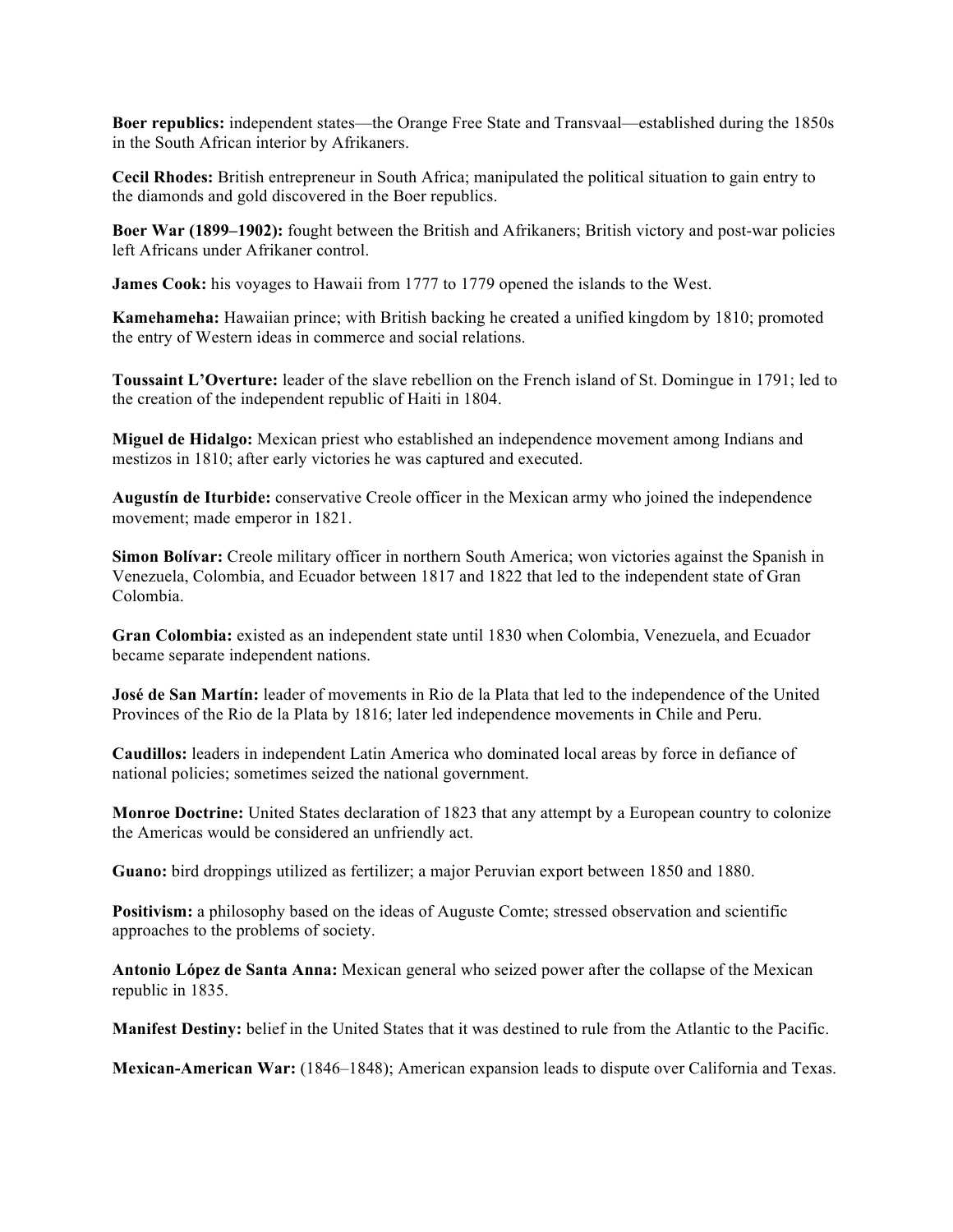**Treaty of Guadalupe-Hidalgo (1848):** ratified by the United States; Mexico lost one-half of national its territory.

**Benito Juárez:** Indian lawyer and politician who led a liberal revolution ( La Reforma) against Santa Anna; defeated by the French who made Maximilian emperor; returned to power from 1867 to 1872.

**Maximilian von Habsburg:** Austrian archduke proclaimed Emperor of Mexico as a result of French intervention in 1862; after the French withdrawal he was executed in 1867.

**Fazendas:** coffee estates that spread into the Brazilian interior between 1840 and 1860; caused intensification of slavery.

**Modernization theory:** the belief that the more industrialized, urban, and modern a society became, the more social change and improvement were possible as traditional patterns and attitudes were abandoned or transformed.

**Dependency theory:** the belief that development and underdevelopment were not stages but were part of the same process; that development and growth of areas like western Europe were achieved at the expense of underdevelopment of dependent regions like Latin America.

**Cientificos:** advisors to Díaz's government who were influenced strongly by positivist ideas.

**Spanish-American War:** fought between Spain and the United States beginning in 1898; resulted in annexation of Puerto Rico and the Philippines; permitted American intervention in the Caribbean.

**Panama Canal:** the United States supported an independence movement in Panama, then part of Colombia, in return for the exclusive rights for a canal across the Panama isthmus. Took over construction of Canal from the French

**Selim III:** Ottoman sultan (1789–1807); attempted to improve administrative efficiency and build a new army and navy; assassinated by Janissaries.

**Mahmud II:** 19th-century Ottoman sultan who built a private, professional army; crushed the Janissaries and initiated reforms on Western precedents.

**Tanzimat reforms:** Western-style reforms within the Ottoman Empire between 1839 and 1876; included a European-influenced constitution in 1876.

**Abdul Hamid:** Ottoman sultan (1878–1908) who tried to return to despotic absolutism; nullified constitution and restricted civil liberties.

**Ottoman Society for Union and Progress:** Young Turks; intellectuals and political agitators seeking the return of the 1876 constitution; gained power through a coup in 1908.

**Mamluks:** rulers of Egypt under the Ottomans; defeated by Napoleon in 1798; revealed the vulnerability of the Muslim world.

**Muhammad Ali:** controlled Egypt following the French withdrawal; began a modernization process based on Western models, but failed to greatly change Egypt; died in 1848.

**Khedives:** descendants of Muhammad Ali and rulers of Egypt until 1952.

**Suez Canal:** built to link the Mediterranean and Red seas; opened in 1869; British later occupied Egypt to safeguard their financial and strategic interests.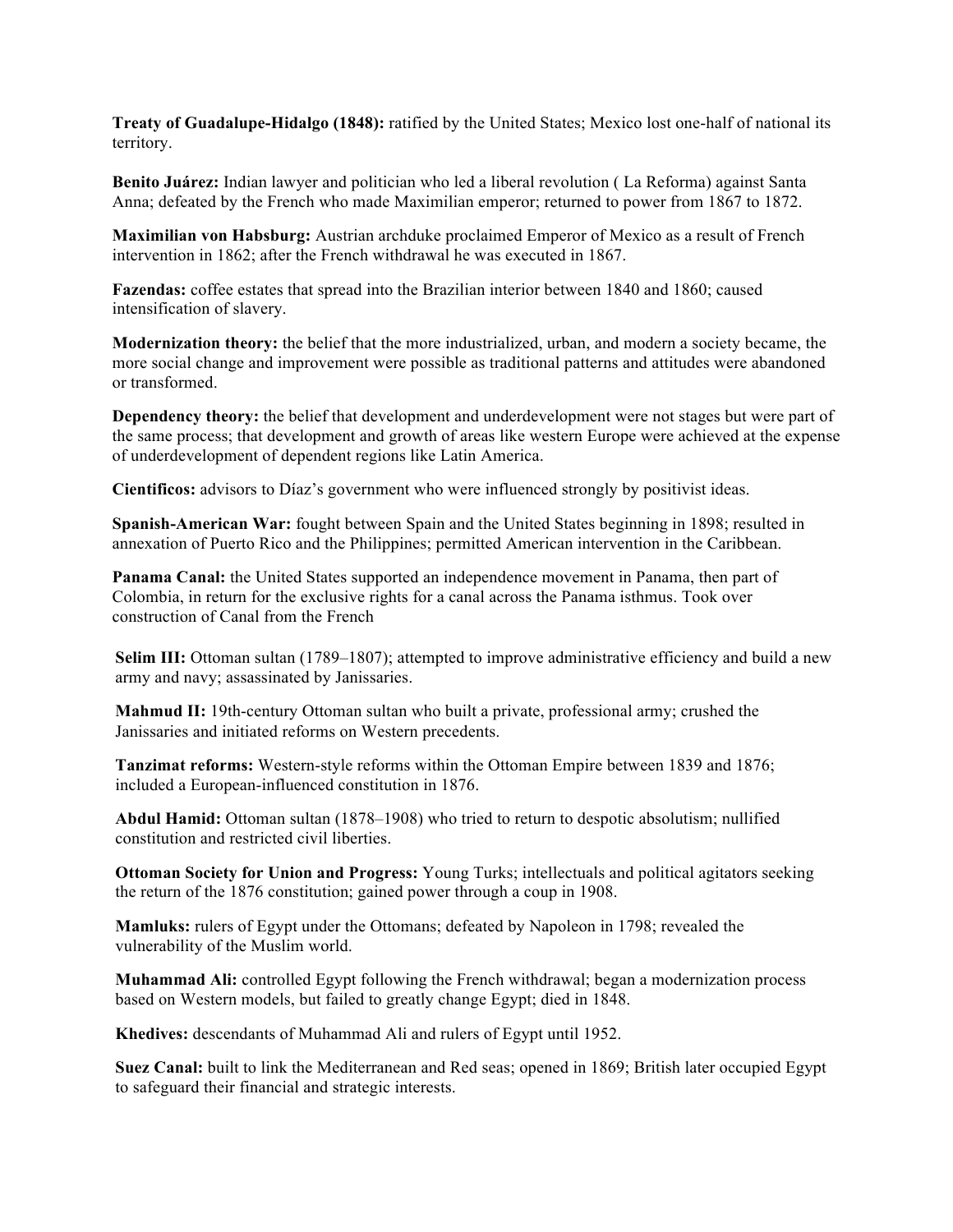**Al-Afghani and Muhammad Abduh:** Muslim thinkers in Egypt during the latter part of the 19th century; stressed the need for adoption of Western scientific learning and technology and the importance of rational inquiry within Islam.

**Mahdi:** Muhammad Achmad, the leader of a Sudanic Sufi brotherhood; began a holy war against the Egyptians and British and founded a state in the Sudan.

**Khalifa Abdallahi:** successor of the Mahdi; defeated and killed by British General Kitchener in 1898.

**Compradors:** wealthy group of merchants under the Qing; specialized in the import-export trade on China's south coast.

**Lin Zexu:** 19th-century Chinese official charged during the 1830s with ending the opium trade in southern China; set off the events leading to the Opium War.

**Opium War:** fought between Britain and Qing China beginning in 1839 to protect the British trade in opium; British victory demonstrated Western superiority over China.

**Taiping Rebellion:** massive rebellion in southern China in the 1850s and 1860s led by Hong Xinquan; sought to overthrow the Qing dynasty and Confucianism.

**Cixi:** conservative dowager empress who dominated the last decades of the Qing dynasty.

**Boxer Rebellion:** popular outburst aimed at expelling foreigners from China; put down by intervention of the Western powers.

**Sun Yat-sen:** (1866–1925); Chinese revolutionary leader, of scholar-gentry background.

**Decembrist rising:** unsuccessful 1825 political revolt in Russia by mid-level army officers advocating reforms.

**Crimean War (1854–1856):** began with a Russian attack on the Ottoman Empire; France and Britain joined on the Ottoman side; resulted in a Russian defeat because of Western industrial might; led to Russian reforms under Alexander II.

**Emancipation of the serfs:** Alexander II in 1861 ended serfdom in Russia; serfs did not obtain political rights and had to pay the aristocracy for lands gained.

**Zemstvoes:** local political councils created as part of Alexander II's reforms; gave middle- class professionals experience in government but did not influence national policy.

**Trans-Siberian railroad:** constructed during the 1870s and 1880s to connect European Russia with the Pacific; increased the Russian role in Asia.

**Intelligentsia:** Russian term for articulate intellectuals as a class; desired radical change in the Russian political and economic system; wished to maintain a Russian culture distinct from the West.

**Anarchists:** political groups that thought the abolition of formal government was a first step to creating a better society; became important in Russia and was the modern world's first large terrorist movement.

**Russo-Japanese War:** 1904; Russian expansion into northern China leads to war; rapid Japanese victory followed.